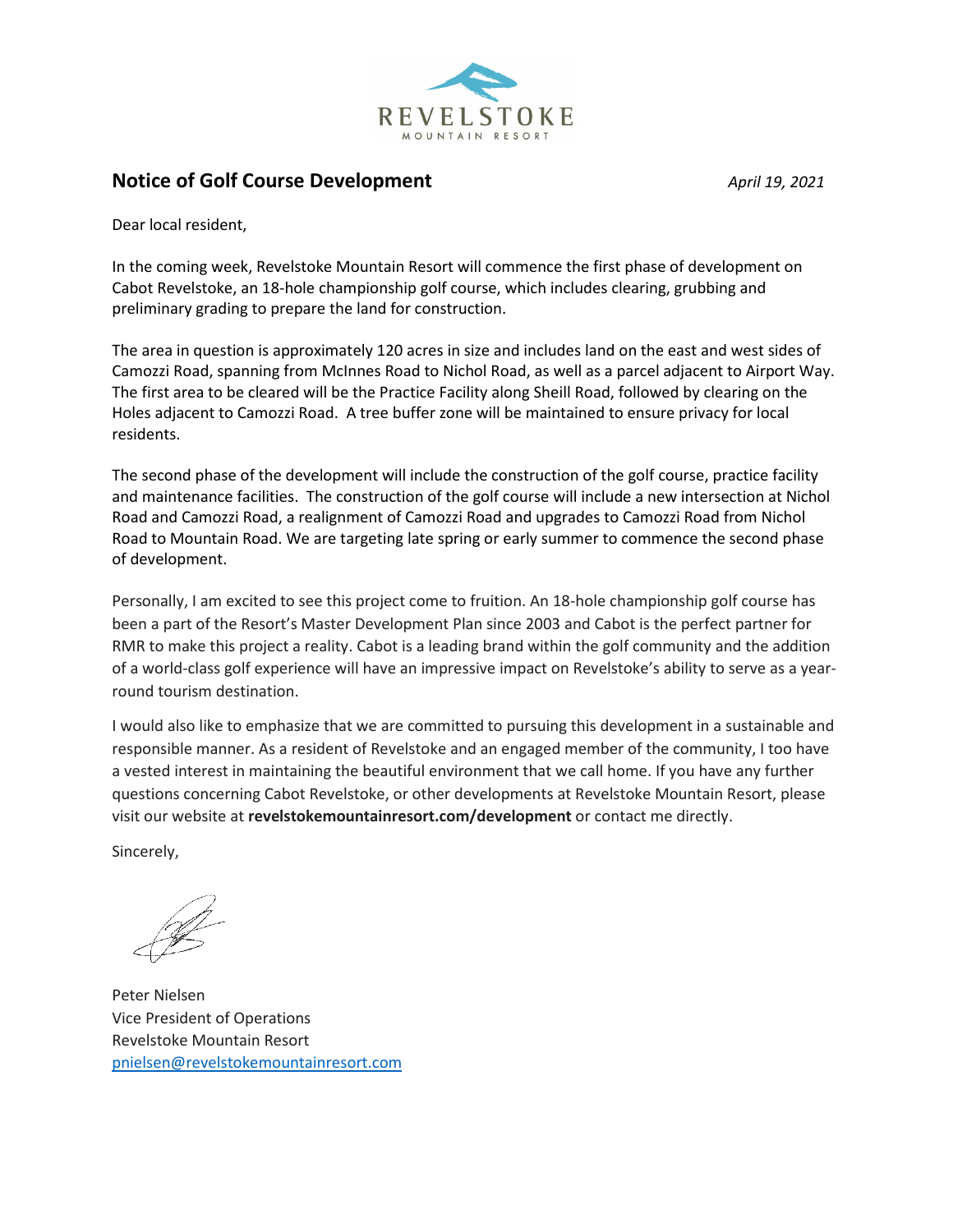

# Additional Information on this Project

#### Management Plan Overview

The location and design of the Cabot Revelstoke golf course will provide valuable open spaces, greenbelts, natural sanctuaries, and wildlife habitats. The management plan ensures development impacts are identified and mitigation actions are established for the protection of the environment. This plan applies only to the clearing and grubbing of the lands. Development and Operations Environmental Management Plans for the second phase of the development will address construction impacts of the golf course and will ensure the design and operation of the golf course will apply best practices in environmental protection and enhancement.

It is also important to note that environmental monitoring will be conducted throughout each phase of construction, as well as into operation, to ensure the effective protection of the environment. All employees and contractors will confirm that they understand their roles and responsibilities by signing an Environmental Orientation Record (EOR), prior to commencing work. Throughout the project several types of monitoring and reporting methods will also be undertaken, including:

- Baseline monitoring: constituting pre-construction, pre-harvest as well as upland/upstream monitoring during each phase.
- Implementation Monitoring: on-site monitoring during active phases to ensure compliance with best management practices. These will also allow for modifications to be made based on the results, if practices have been implemented incorrectly or impractically.
- Effectiveness Monitoring: including downstream monitoring to ensure practices are achieving their intended objectives. These will also allow for modification to ensure effectiveness.

## Falling and Yarding

Tree harvesting will conform to the provincial best practices for land development. All works will comply with the Riparian Protection Regulation and the Water Sustainability Act.

## Riparian Area Regulation

A detailed riparian areas assessment was conducted for all streams and wetlands within the proposed development area and included Locks Creek, Hayes Creek, Dominic Creek, Yates Creek, and their tributaries.

#### Invasive Species

Prior to any harvesting activities, the development lands will be surveyed for invasive species and all operators will be required to wash equipment that has been working outside the region to ensure that they are free from seeds or other plant material.

## Wildlife

Prior to harvesting or construction, a wildlife monitoring program will be conducted to ensure no harm or harassment of wildlife during the project. Wildlife corridors have also been identified to ensure links